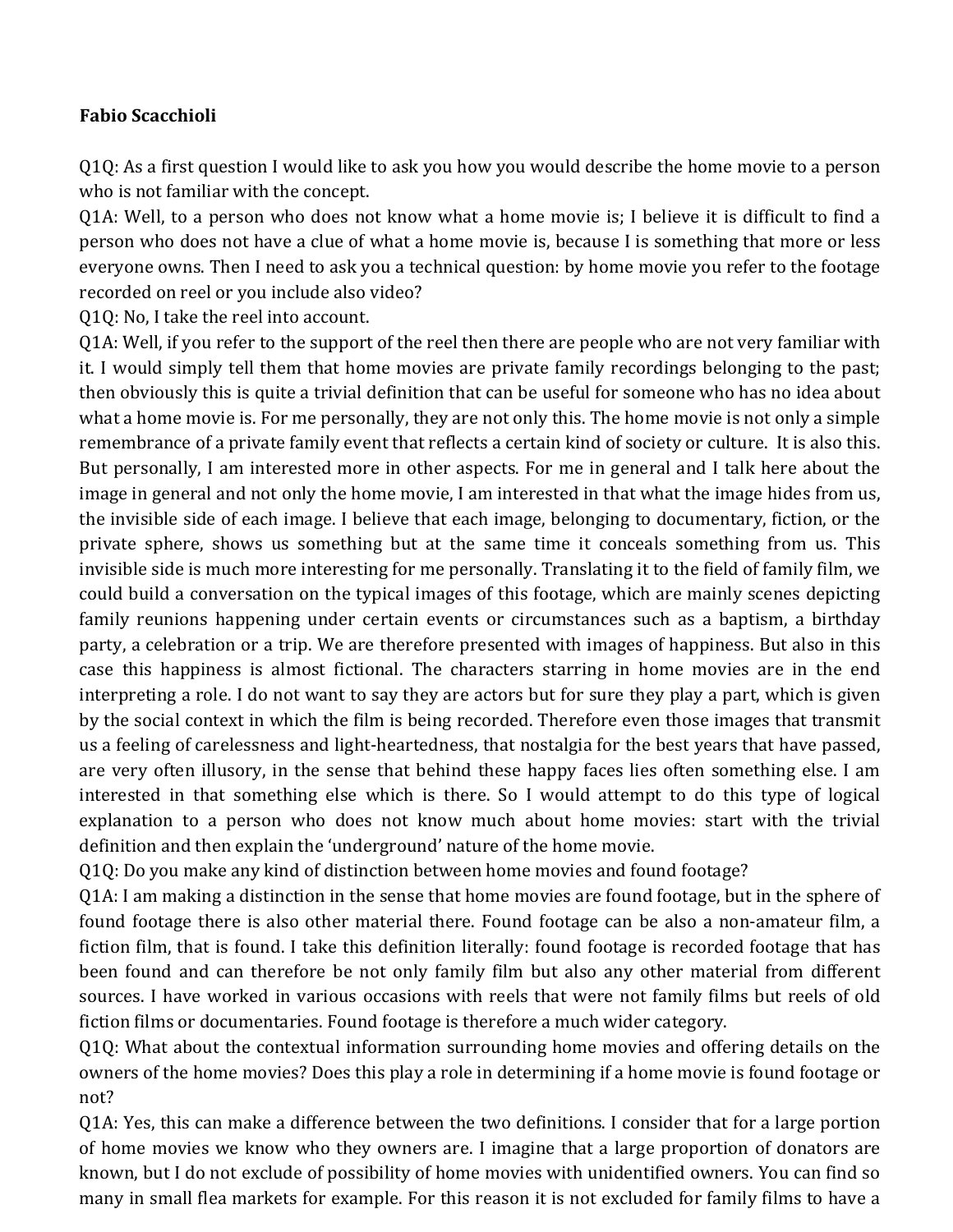known donator/owner. But it can also be an abandoned object that is on sale in a flea market or in an attic. The same type of logic can be applied to fictional found footage. Some years ago it happened to me to find mixed material, both private and belonging to film sets, in a garbage bin in Spain. There you have the classic example of how you can find both classic material and home move footage whose owners are unidentified. This led me to Obect Oubliè, a film that you have probably seen. The work started with 4 film reels in 35mm; 2 of them were part of a film which I was never able to identify, the other two are classic home movies, obviously belonging to a rich family, as this format was not a cheap hobby.

Q1Q: This is a very interesting aspect, to find in the same place two distinct type of footage and get inspired by it.

Q1A: Yes, this is my way of thinking and operating. I recognise different categories inside the moving image field, but very often these categories also have common traits. I like finding this common ground that enables you to contaminate materials of different origins. I am not exactly what you would call a purist.

Q2Q: As an artist, how do you perceive the reception of movies which reuse this type of footage? What role do you think the artists had in this evolution?

Q2A: I think this is quite an important role. I would not know to give your numbers, but I perceive an increasing interest form the public in such kind of productions. But I would not focus on the quantitative aspect of it. I think that the qualitative aspect is more important, the relationship that the public has built with this material. This is on the one hand thanks to the artists who have disseminated this material and rendered it accessible, on the other hand thanks to festivals of found footage or festivals dedicated to private material like the festivals in Bologna (Home Movies Bologna is an important reality in this sector). I therefore think that artists play an important role regarding the level of interaction of the public with this sort of private material. I think that today the public is much more sensitized compared to even few years ago.

Q3Q: For this kind of footage, which do you think are the best audio-visual or creative products that fit best a reuse of amateur footage?

Q3A: I think that any type of image is good to reuse; from the Hollywood film to the documentary film or the underground reel that is hard to find, up to the family film. I think that each image bears a hidden potential, one that is hidden and stands behind the more immediate meaning, and therefore I do not manage to make a clear distinction. The important thing is to realise this potential and bring it to light. How can you make it emerge? This is a trait that distinguishes found footage film. You take an image and you decontextualize it. If you take a scene from a Hollywood movie that has a specific meaning inside this movie, be it narrative, metaphoric and so on, and you decontextualize it, by inserting it in a new context, you uncover this hidden potential of the image. This is a potential that thanks to the de-contextualizing and re-contextualising process, comes to light. The same logic can be applied to the home movie. That which can look like a harmless family scene, put in a context that is able to enter into dialogue with other sources and images, can assume a completely different meaning. This is a visible aspect also of my work with the images from the Acquila earthquake, where happy family moments acquire another 'tonality', as they are introduced in a different kind of discourse. For me it is important to say that the image is not a monolith, with a univocal meaning and capable of being interpreted inly in one way. The image is something that can be moulded,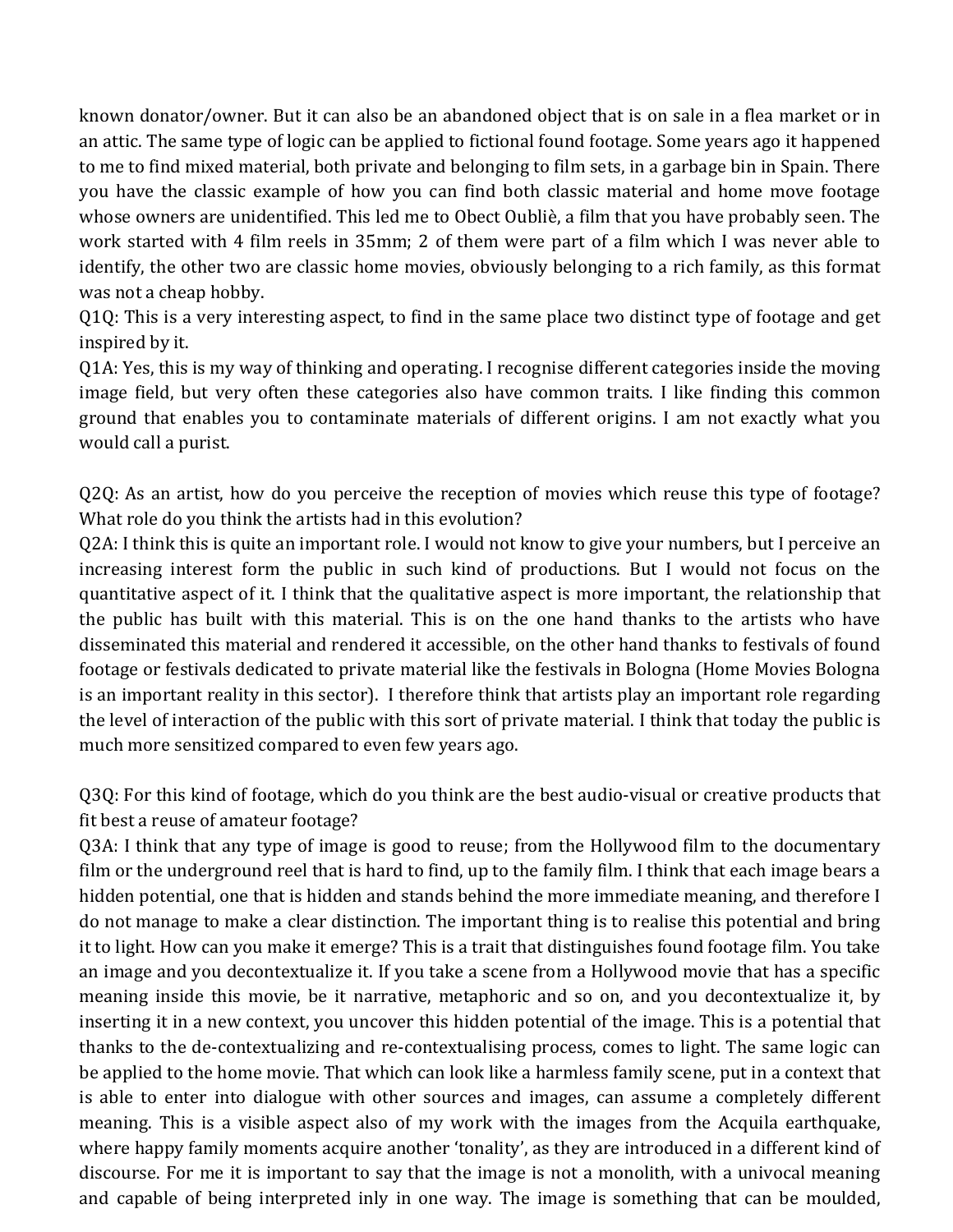shaped, which can be something very positive, from an artistic point of view, but also very dangerous, as it can be easily manipulated, twisting and contorting its meaning.

Q3Q: Home movies are historically divided into two areas: the documentary field where their historical and social importance is underlined, and the experimental film, where the creative and artistic potential of this footage comes to light. How do you see parallel existence between these two forms of valorisation?

Q3A: I think that we return always to what I said before. These two modes that can appear distinct to one another, are paradoxical not so different: we can use the same scene to develop both a documentary and at the same time a piece of fiction. We return to the logic of the intrinsic potential of the image. All we have to do is to activate one or the other potential, because the image contains them both. In my opinion every image contains the social and historical power on the one hand and on the other a more creative power. It lies in the hands of the author, the artist or the filmmaker to decide what to do with it. The more variety there is, the better. I do not like to think about a single use, so I welcome the diversity of productions. On the contrary, I think that the private footage is interesting to contextualise inside a case of fiction, which might definitely bother historians or purists. I find it instead very interesting.

Q3Q: Yes, I have noted this at institutional level. The Archive in Palermo is much more reluctant regarding the experimental and creative possibilities of home movie footage, while Home Movie Bologna is more open to it. In a sense I am preoccupied by this closure.

Q3A: Yes, nevertheless lately there is an increasing openness towards other fields such as that of performance, live activities that run on the spot, in which the image becomes a sort of musical composition. I think this is another very interesting aspect. The risk lies in the possibility to manipulate the meaning of the images, but again it lies in the hands of the audience and its sensibility to understand the context in which the image has been inserted. So if the image was inserted in a performance, that has nothing to do with a historical and social reconstruction, you need to make an appeal to the awareness of who is watching. For this reason it is important to be able to sensitise each time more the public towards this type of productions.

Q4Q: Could you tell me when you started reusing amateur footage and why?

Q4A: if we need to refer to home movies, I have reused more found footage in general, since I started producing my artistic work. Lets say there is not exactly a why. Just like a painter uses the brushes and colours to create paintings, it was something that came to me naturally to reuse already existing images. I would say we can talk almost about an instinct. Regarding home movies, the first occasion arouse during my work on Acquila and the earthquake. I got in touch with Home Movies, who at that time issued a sort of contest for filmmakers. I sent my project that included the retrieval of private material on the topic, they liked it and decided to fund my project. I started searching for material, got to know people in Acquila, then part of my family lives in Acquila, so lets say I had an additional, more affective reason to do this project. I got close to home movies, also because of my own personal motivation, as the earthquake regarded my family and me. This strong affective component led me to find private footage, memories that risked to get lost. From there developed my work. I can say that my personal involvement in the earthquake of 2009 influenced a lot my decision to approach private material.

Q4Q: So this was the point that led you to use this footage.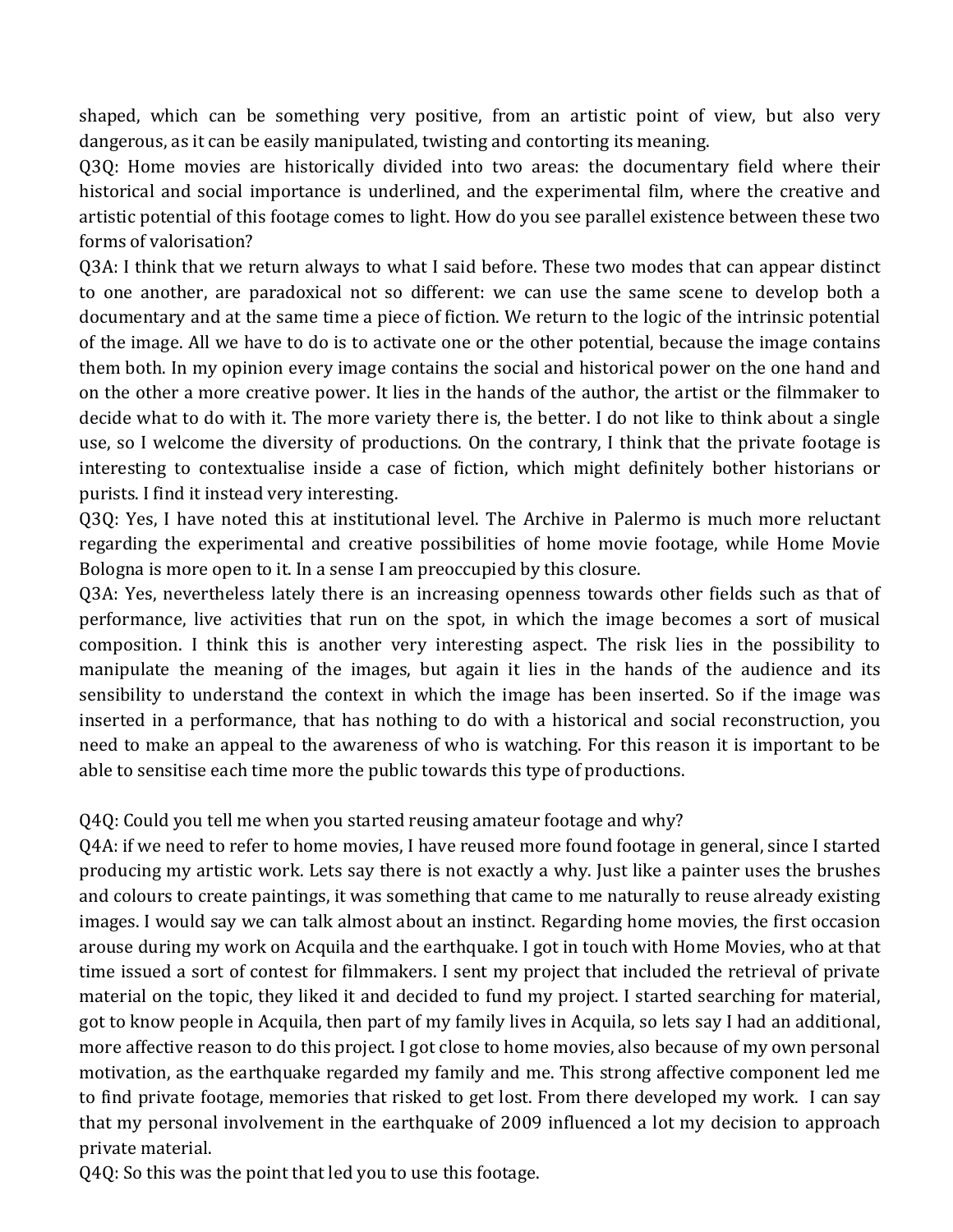Q4A: Yes, it was a mix of casualty and artistic passion, because I had already used found footage; then unfortunately there was this dramatic event and many people felt the need to recover this memory, to restore it. Of course each person did it in his own personal way. For example inside my work you can see a young man who walks through the ruins of the earthquake aftermath, on the search for traces and memories. This young man is a person who lost his family and the first instinctual thing that he did is to go out there and try to recover any sort of memory such as photos or objects, who did not belong only to him but also to other people. These objects were his only connection to the past.

Q5Q: Which do you think are the difficult and the easy aspects for an artist working with found footage or family film?

Q5A: The difficult part, well I would not call it difficult part, as it is also something nice and exciting, would be the fact of using your time to go and look for material. Found footage is a found footage so there needs to be someone who finds it. The difficulty can lie sometimes in the research. The positive aspect is that you are working with material that is a very rich source of creativity. I find it personally material that is very rich in creative cues. It is something that attracts and fascinates me a lot. 

Q5Q: What do you think instead about the rights issues for the reuse of this material: agreements such as creative commons?

Q5A: I am obviously not a legal expert, but in my personal opinion this material should be freely accessible for anyone. I am radical enough about this. I am against the ownership rights. All my work is online and available for everyone, also regarding the reuse. I am totally for the public domain and against the copyright. I would like to be free to use any kind of big production material for my artistic, non-commercial work.

Q5Q: I completely agree on this. Unfortunately there are still many bureaucratic issues involved.

Q5A: Yes. Even if I am not a legal expert, but from a naïve position, instinctually, I would say that for me the images, like culture in general should be available for all, without difference.

Q5Q: As you worked both with institutional archives and also more independently, searching for material in different places, what do you think about these two possibilities for retrieving material?

Q5A: The only collaboration I had with an institutional archive was with Home Movie Bologna. Then again I find the personal research more fascinating. Of course I see the institutional archive as a very important reality. But also in this case, what I am interested in is the 'incomplete' nature of the archive. The logic behind the establishment of the institution of the archive is 'knowledge'. Conceptually speaking the institutional archive has a totalising aim. Me instead, I am interested in the gaps, in the impossibility of the archive to be complete, to store all material. I think this is an aspect that interests me, the fragility of the archive, and not its structure, its heaviness. Maybe this is why I am more interested in an archive in the material that is less visible, almost invisible, the things that are less searched for and seen. Then another thing I wanted to say about the previous question on my creative process. I do not like to have a very detailed structure of my work, such as a film script. For me it is important that my work becomes above all an experience. You cannot programme the experience completely. You can channel it, but then if you want to live an experience you also need to be open towards the unpredictable and error. This is fundamentally for me. It can often happen to start with an idea, and at the end of the process the idea is not the initial one anymore, it has changed. It is part of a process that thanks to the initial idea has been completed. I have quite a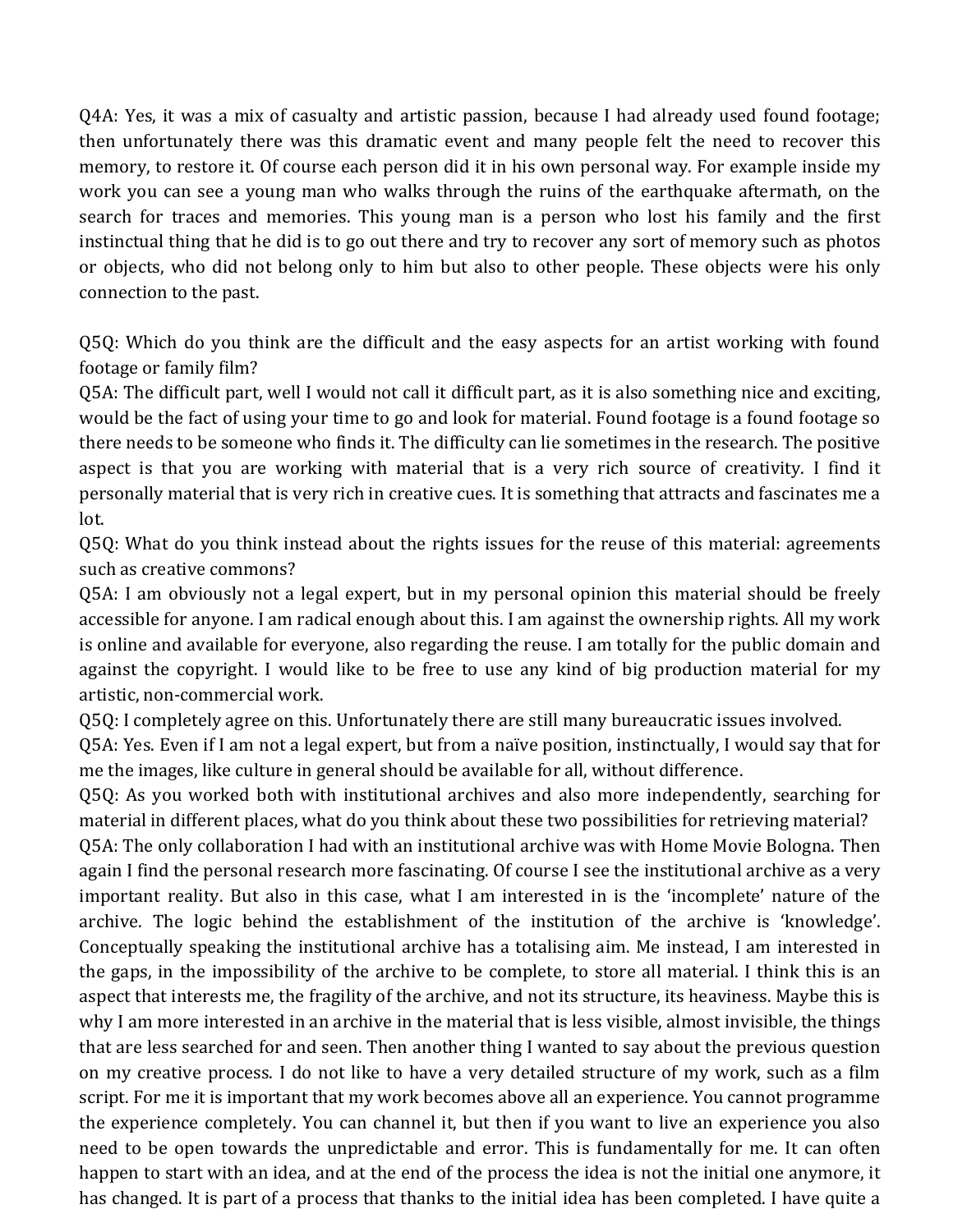dynamic vision of the audio-visual as an experience and not as a product, an artistic project. I like the open and not completed things and generally the experience and not the product. I think this is one of the fundamental issues for me.

Q5Q: Unfortunately from this point of view the format of the festival is mainly that of a final product, an output that is being presented at the end of a research period.

Q5A: Yes, I realise it is like this. Also in my case, I need to close my projects; I need to draw the conclusions of my work, of the experiences I lived. So in the end you always reach a closing time. But for me it is important that during this process I do not close myself off from anything. Sometimes a very rigid structure can close you many streets and you risk to not be aware of it. You do not have initially the courage to look beyond your initial point of view.

Q6Q: Could you describe me a little more in detail the creative process where you reuse found footage? How are the ideas born, how you search for material, how you move around creatively?

Q6A: Referring to found footage or family film?

Q6Q: I would say to both

Q6A: I can say that there is maybe a difference between the two uses. For home movies there needs to be a sort of subjective or personal involvement to do it, as it happened with the earthquake. Then also for other works I reused family films, it was always footage connected to my own environment. I don't know, for home movies there needs to be a sort of affective condition that enables me to work with it. For found footage, the approach can be also a little bit cooler, more distanced. I can depart from a more abstract idea and decide then what kind of footage I need. With home movies it happened that I proceeded also in a very instinctive way, without having a clear idea from the start, but only knowing exactly what kind of feeling I wanted to transmit through my work.

 $Q6Q$ : Like in the case of the garbage bin reels that you found, where instinct drove you to develop your work...

Q6A: yes.

Q7Q: Do you have specific archives that you have felt closer to yourself?

Q7A: You talk about home movies?

Q7Q: Both home movies and found footage.

Q7A: I do not have a big experience with physical archives. I collaborated with Home Movies, and I was satisfied. For the rest I do not have a big experience with other archives. I possess more experience with online archives; for example Archive.org or simply with the online research of footage. Maybe this is the thing that I do most. Lets say I like to look for material in the real, physical world, but very often it happens that I search for it online. Also online there are some interesting realities. Besides Archive.org, many institutions decided to put their collections online and they often give you the permission to reuse it. For example the British Film Institute has put online more than a hundred films, ranging from documentaries to private films, educational, scientific material and so on. It is very interesting material that I happened to use in my work.

Q7Q: but Youtube for example, do you use if as a resource?

Q7A: Yes, lets say that when I find interesting material I seldom use it as it is, as I find it. I often edit it. Maybe this is because online content is most of the times lower quality material. Re-recording this footage often confers to the image a specific grain, that interests me a lot.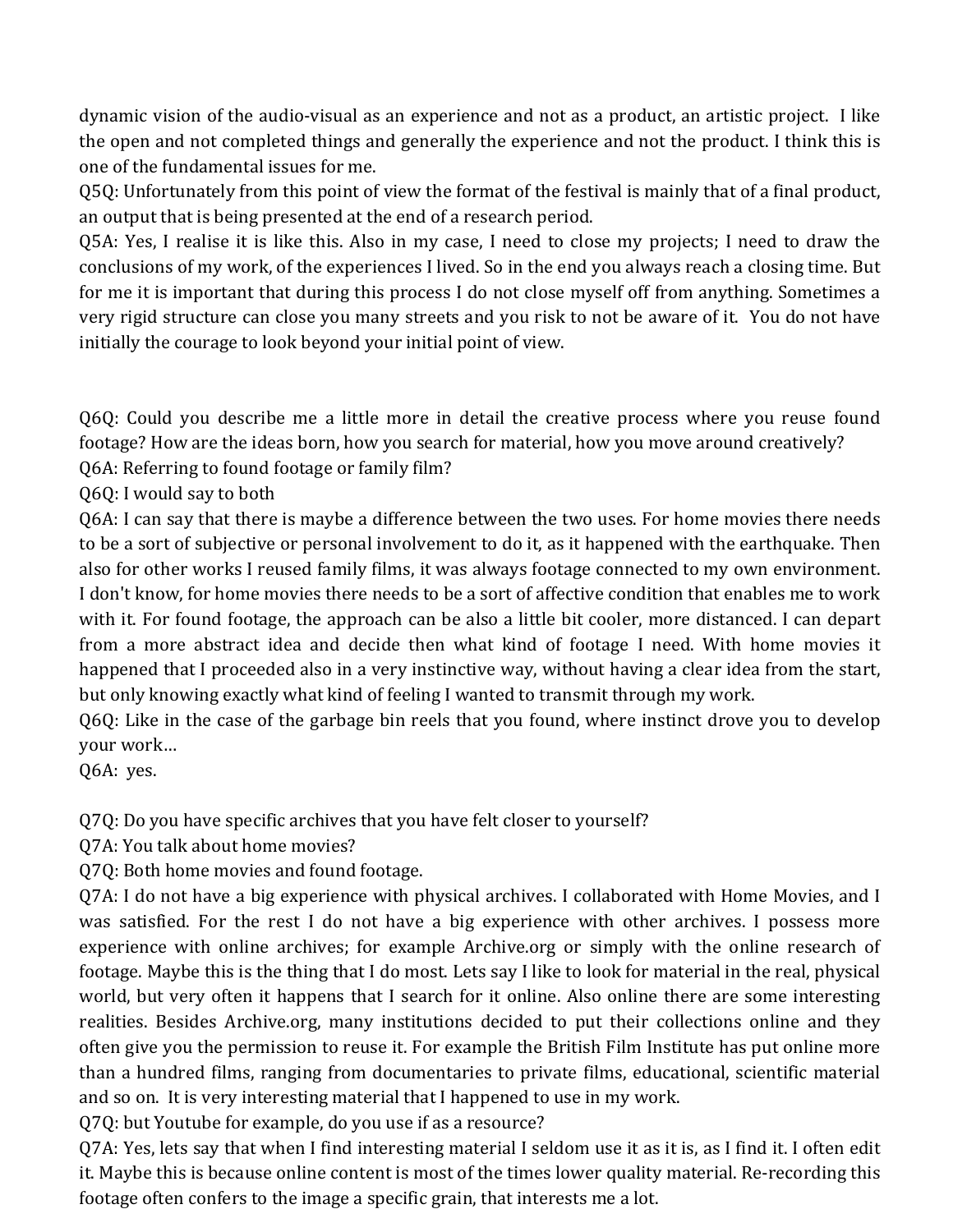Q8Q: Regarding home movies, did it happen to find ambiguous, non-conventional scenes?

Q8A: In my opinion the non-conventional character is to be searched for under these layers, the roles that each of us needs to play inside society and also as part of the home movie. This is mostly a role belonging also to the artist, to search for things that are less self-assuring and more original, that go beyond the immediacy of the image, which in relation to the home movie is rather reassuring. Then again it is not always like this. It happened to me to stumble upon scenes of protest, violence; this is completely another field. Also inside the home movie sector there is a certain variety. 

Q8Q: Ok, so you refer to this act of thinking out of the box.

Q8A: It is the role of the artist or the author to go beyond the immediacy of the image, to think out of the box. The originality lies in the capacity of who is watching to observe the hidden aspects of an image, that very often could look like a trivial image.

Q8Q: I wanted to read a statement and know from you what you think about it: 'family films are doodles of the soul, invisible writing, that contain such magmatic, germinal and radical material, that they contribute to the renewal of the moving image'.

Q8A: I very much agree to this statement. During the past years, through the introduction of this type of footage, an aura of diversity was created, in reference to the standard production. The practice with home movies generated also different kind of creative processes, with other kind of footage that renewed the audio-visual language. This was partly due to this sort of archive. Until some tens of years back in time, film language was very clearly cut, between documentary cinema, which handles reality and facts and fiction cinema, which develops narratives and stories. Nowadays the sector is much more variegated, much more complex. Above all it is much more contaminated. For sure inside this environment, amateur film plays an important role. Because it has a radically different approach compared to industrial cinema. I would say it is a completely different thing. In amateur film there is not only the technique, I mean the perfect but often 'void' mastery of the technical medium that belongs to big productions, but also the fact that amateur film is a type of cinema that loves itself, it loves doing cinema. Therefore it is born out of a need, an urgency. This is for me the fundamental aspect of every artistic expression. If it is not born from a deep urgency, then it has no reason to exist. This is why that in my opinion a big part of big cinema productions have no reason to exist, artistically speaking. It is not art but industry.

Q9Q: What is your approach to images that have been produced by someone else, that you do not produce yourself? Do you consider this aspect?

Q9A: This is a question that I pose myself quite often. There is a certain responsibility in all this. When you confront yourself with footage done by a filmmaker you are aware that this material contains a certain level of affectivity. This is an emotion that belongs to someone else, that in reusing it, transfers some responsibility also on to you who are reusing this material. Sometimes it becomes an ethical issue. I would feel very bad if a filmmaker of an amateur film that I have reused was offended by the reuse I have done in my work. This is something I often ask myself. Through amateur film you have the opportunity to get in touch with the emotions, ideas and passions, the instincts and spiritual modes of someone else; whom you don't know, a sort of a ghost you are able to see only in the images of the reel. This is both fascinating and also something to reflect upon for who needs to create something.